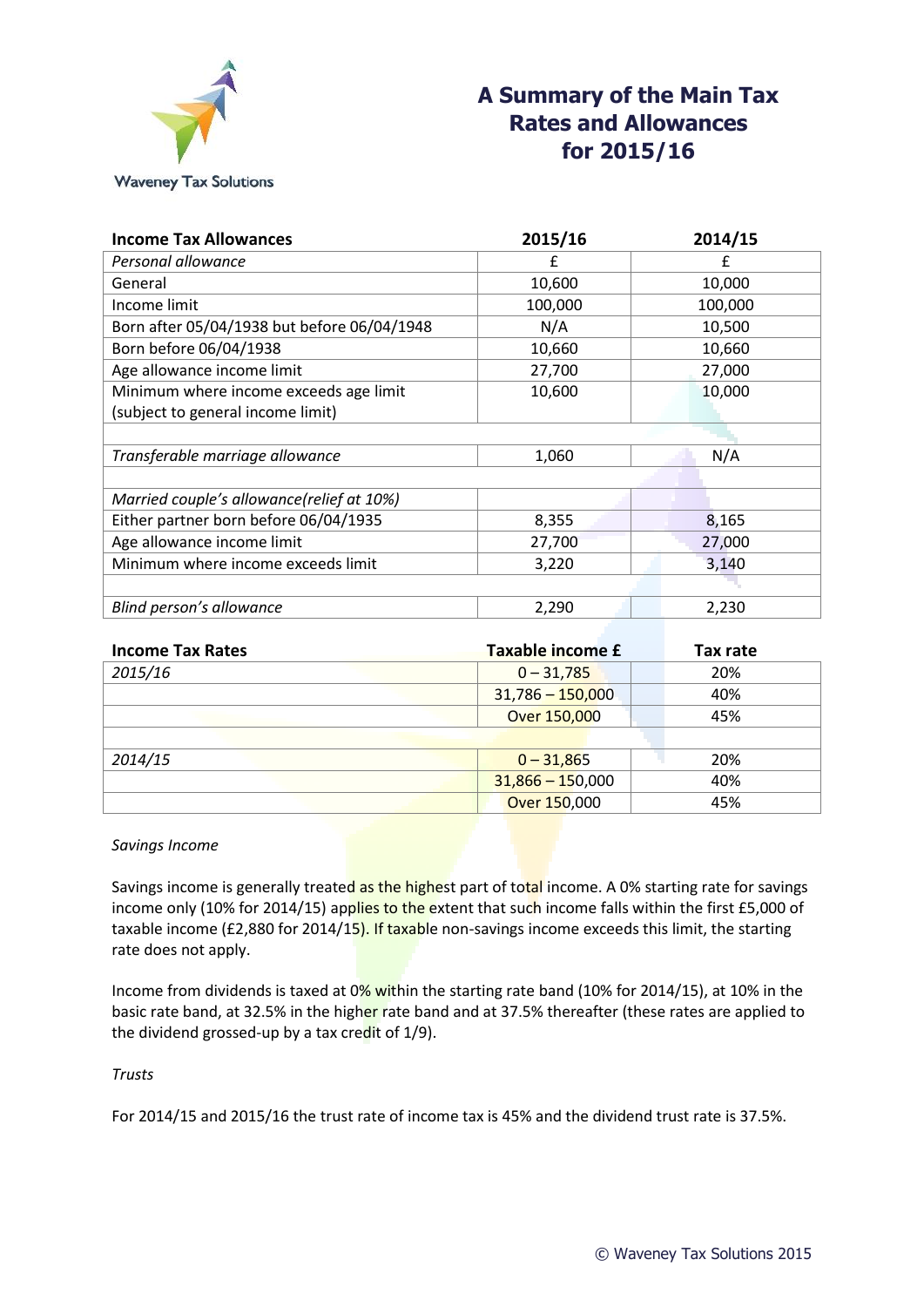

# **National Insurance Contributions**

#### *Class 1 - Employment*

|                             | <b>Not contracted out</b> | Contracted out |
|-----------------------------|---------------------------|----------------|
| Employees - weekly earnings |                           |                |
| First £155                  | Nil                       | Nil            |
| $£155.01 - £770$            | 12%                       | 10.6%          |
| $£770.01 - £815$            | 12%                       | 12%            |
| Over £815                   | 2%                        | 2%             |
| Employers- weekly earnings  |                           |                |
| First £156                  | Nil                       | <b>Nil</b>     |
| $£156.01 - £770$            | 13.8%                     | 10.4%          |
| Over £770                   | 13.8%                     | 13.8%          |

- Class 1A and Class 1B contributions are charged at 13.8%.
- Employee rates are nil for employees over state pensionable age, but employers' contributions are still payable.
- Employers' rates for employees under 21 are nil on earnings up to £815 per week.
- Employers receive a rebate of 3.4% for contracted out schemes on earnings from £112 to £156 per week. A rebate of 1.4% on earnings from £112 to £155 per week is given to employees (or employers where insufficient contributions have been paid for offset).
- **Employment allowance (per employer) £2,000 a year.**

# *Classes 2 & 4 (Self-employed)*

Class 2 - flat rate of  $£2.80$  a week, with small profits threshold at  $£5,965$  for the year. Class 4 - 9% on profits between £8,060 and £42,385 and 2% on profits above £42,385.

### *Class 3 – voluntary*

Flat rate of £14.10 a week.

# **Capital Gains Tax**

Annual exempt amounts 2015/16:

- Individuals, disabled trusts, personal representatives for year of death and two years thereafter £11,100
- Trusts generally £5,550

### Rates 2015/16

- Individuals standard rate 18%, higher rate 28%
- Gains to which entrepreneurs' relief applies 10%
- Trustees and personal representatives 28%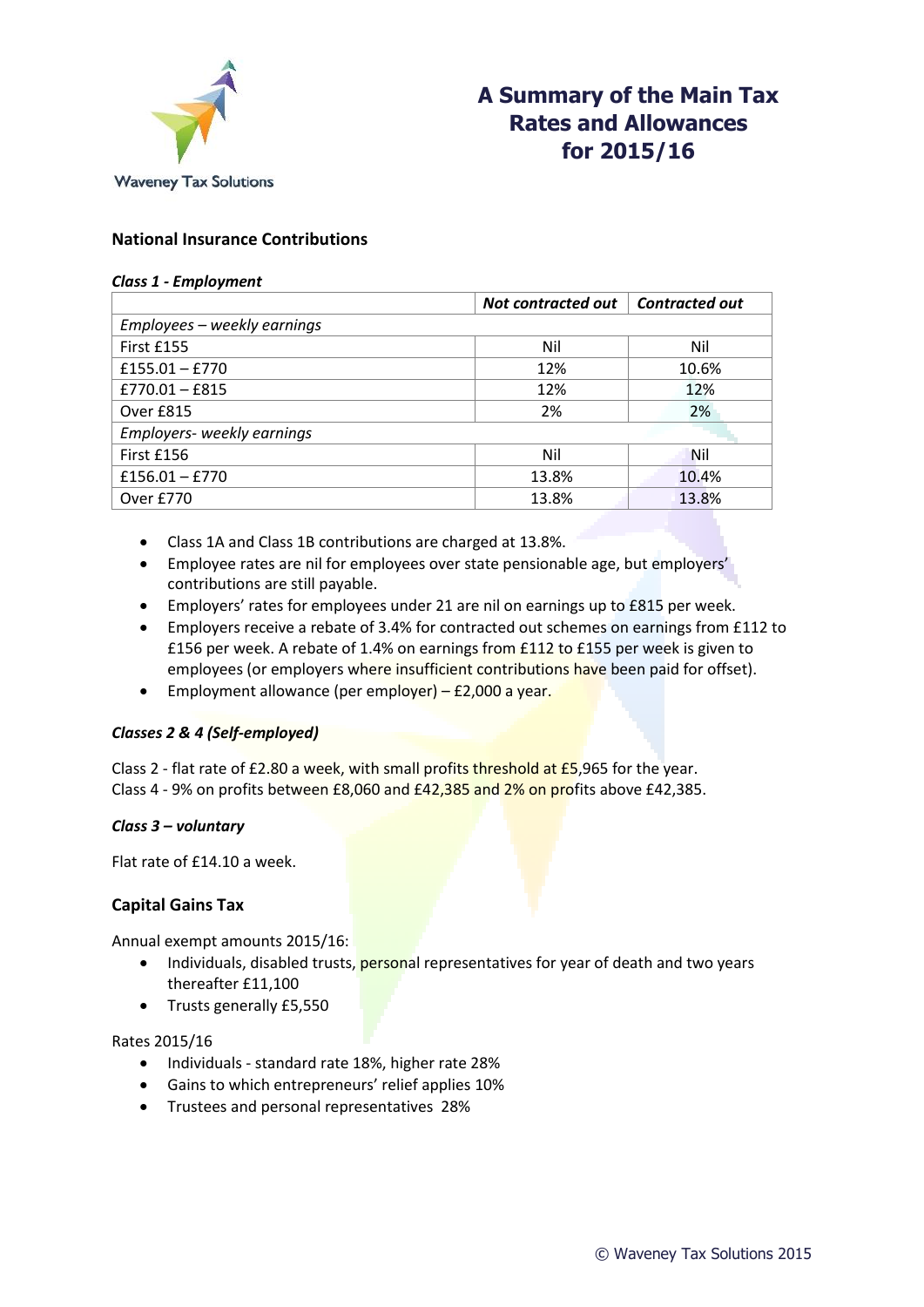

# **Tax Credits**

|                                               | Annual amounts £ |  |  |
|-----------------------------------------------|------------------|--|--|
| Child tax credit                              |                  |  |  |
| Family element                                | 545              |  |  |
| Child element (for each child)                | 2,780            |  |  |
| Disabled child element                        | 3,140            |  |  |
| Severe disabled child element                 | 1,275            |  |  |
| Working tax credit                            |                  |  |  |
| <b>Basic element</b>                          | 1,960            |  |  |
| Lone parent and couple element                | 2,010            |  |  |
| 30-hour element                               | 810              |  |  |
| Disability element                            | 2,970            |  |  |
| Severe disability element                     | 1,275            |  |  |
| Childcare element (up to 70% of costs) Weekly |                  |  |  |
| Maximum eligible cost (1 child)               | 175              |  |  |
| Maximum eligible cost (2 or more)             | 300              |  |  |
| Income thresholds                             |                  |  |  |
| First income threshold                        | 6,420            |  |  |
| Eligible for child tax credit only            | 16,105           |  |  |
| Withdrawal rate                               | 41%              |  |  |
| Income rise disregard                         | 5,000            |  |  |
| Income fall disregard                         | 2,500            |  |  |
|                                               |                  |  |  |

# **Inheritance Tax**

Death rates for transfers after 5 April 2015 and before 6 April 2016:

- Gross Transfer up to  $£325,000 NIL$
- Gross transfer over £325,000  $-$  40% (or 36% where 10% or more of the net estate is left to charity)

Chargeable lifetime transfers are initially charged at 20%.

# **Individual Savings Accounts**

- Overall annual limit £15,240
- Cash annual limit £15,240
- Junior ISA annual limit £4,080

# **Registered Pension Schemes**

For individual contributions, the maximum tax-relievable amount is the higher of:

- 100% of taxable UK earnings; or
- £3,600 (where the scheme applies tax relief at source)

The annual allowance is £40,000 – any unused amount can be carried forward for up to three years.

The lifetime allowance £1,250,000.